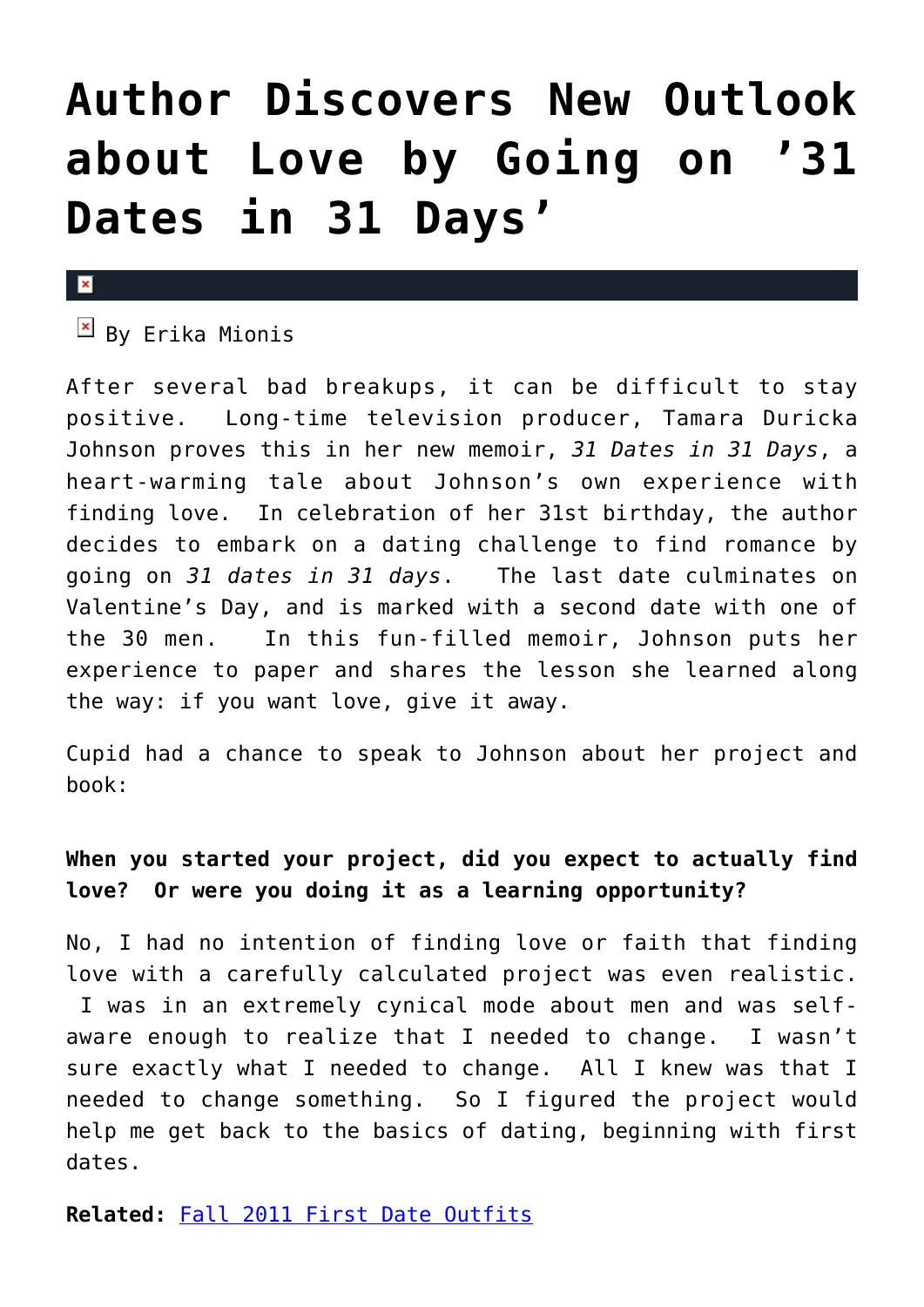### **Were you surprised at how much news coverage your project received?**

Having been a news producer for so long, I could see the lure in a story like mine. I was nervous when the media began showing interest because the project began as a way to improve my poor dating skills and to get over my broken heart. It was a little embarrassing and humbling. But, by that time I had seen how much other people were gaining from my experience, so I knew it was important to share my story.

### **You had a fantastic attitude throughout the book. How important was optimism to your project?**

Optimism was essential. Around ten dates through, I had a girlfriend tell me that she wanted to hear a little more drama. I told her that this project wasn't about drama or gossip. I figured if people only wanted to hear the bad stuff about the guys I was going out with then they were missing the point.

### **The book is very personal. Did you have any reservations about sharing the details?**

OF COURSE! This book basically feels like I've published my diary for everyone to see. It shares my vulnerabilities, my insecurities, my embarrassing stories. I had many reservations about sharing my personal details, but I figured if I were going to tell the whole story of what I learned then I needed to share the truth about where I'd been.

**Related:** [Why Amazing, Confident Women Remain Single](http://cupidspulse.com/why-amazing-confident-women-remain-single-amber-soletti-onspeeddating-guest/)

#### **What inspired you to share your story?**

Once I started writing the blog, I received some really interesting feedback from people, and not just single women like me. I heard from men, married women, people who weren't in relationships, heterosexuals and homosexuals. I started to